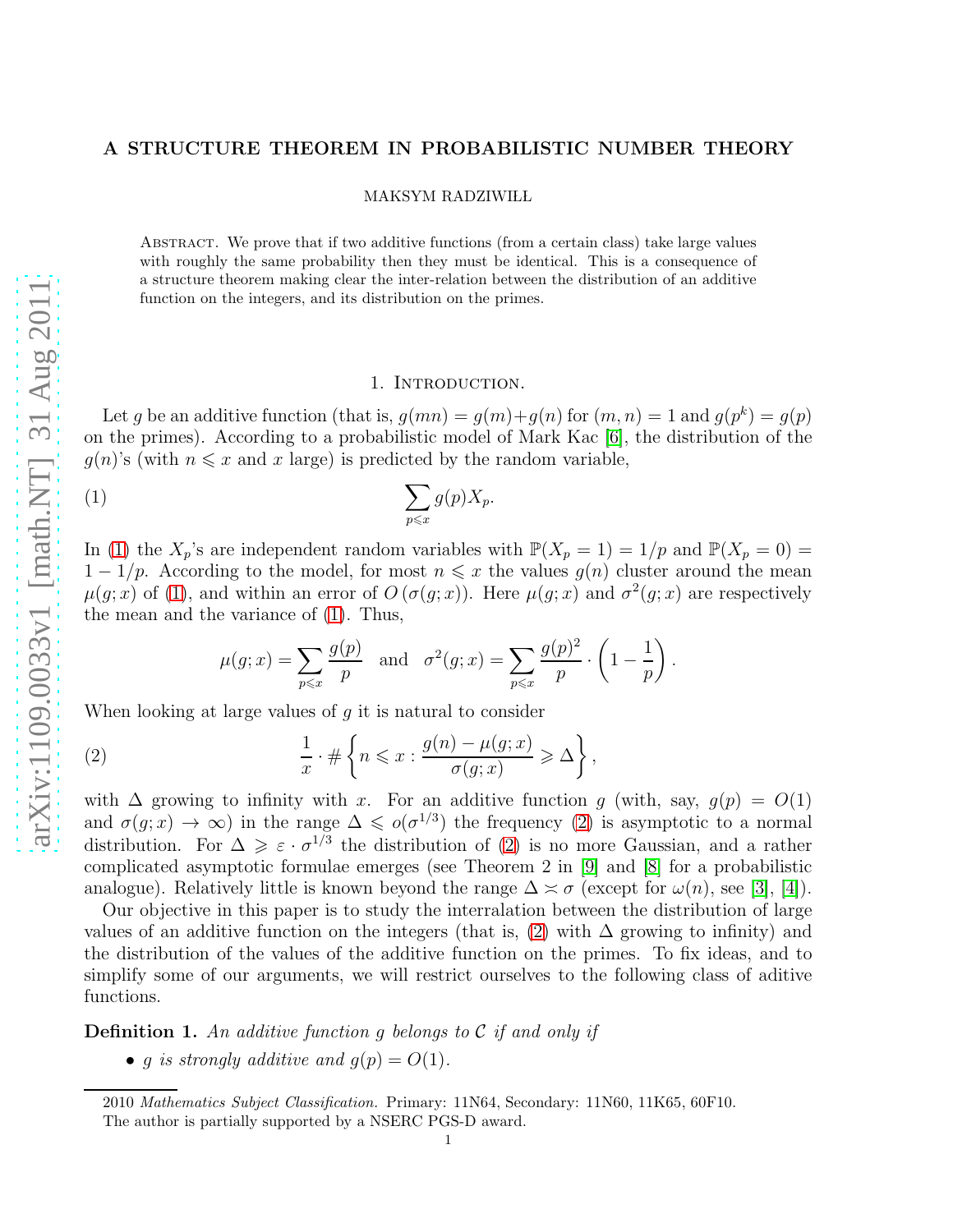• There is a distribution function  $\Psi(g;t)$  such that uniformly in  $t \in \mathbb{R}$ 

(3) 
$$
\frac{1}{\pi(x)} \sum_{\substack{p \leq x \\ g(p) \leq t}} 1 = \Psi(g; t) + O_{\varepsilon} \left( (\log x)^{-\varepsilon} \right).
$$

<span id="page-1-0"></span>The moments of  $\Psi(q;t)$  are non-negative, and the second moment is non-zero.

Our assumptions are roughly equivalent to requiring that  $\Psi(f;t)$  has at least as much mass in  $t \geq 0$  as in  $t \leq 0$ , and that  $\Psi(f; t)$  is not concentrated at  $t = 0$ . With more work  $g(p) = O(1)$  can be replaced by  $\#\{p \leq x : g(p) \geq t\} \ll \pi(x)e^{-\psi(t)t}$  for a  $\psi(t) \to \infty$ arbitrarily slowly.

Assumption [\(3\)](#page-1-0) is essentially best possible given our current state of knowledge. Indeed, to understand the large deviation behavior of q in the range  $\Delta \approx \sigma$ , we need an asymptotic formulae for the mean-value of  $\exp(zg(n))$  uniform in z in a small neighborhood around 0. Without assumption  $(3)$ , and given the generality of q, this is a very difficult problem.

Notable members of the class C are  $\omega(n)$ , the number of distinct prime factors of n, its variant counting the number of prime factors in different arithmetic progression with different weights, and also more wildly behaved additive functions such as  $g(p^k) = g(p) = \{\alpha p\}$  with  $\alpha$  irrational (in that case  $\Psi(g; t) = t, 0 \leq t \leq 1$ ). A common feature of functions in C s that on average they are of moderate size. A manifestation of this property is that for an  $g \in \mathcal{C}$ ,

$$
\mu(g; x) \sim \int_{-\infty}^{\infty} t d\Psi(g; t) \cdot \text{loglog}x \text{ and } \sigma^2(g; x) \sim \int_{-\infty}^{\infty} t^2 d\Psi(g; t) \cdot \text{loglog}x.
$$

The above allows us to assume without loss of generality that  $\sigma(f; x) \sim \sigma(q; x)$  for any  $f, g \in \mathcal{C}$  (it suffices to renormalize g by a constant factor).

Our main result is a structure theorem classifying the frequency of large values of  $q \in \mathcal{C}$ in terms of the distribution of their values on the primes. We will be thus comparing [\(2\)](#page-0-1), the distribution of g on the integers, with  $\Psi(g;t)$ , the distribution on the primes.

<span id="page-1-1"></span>**Theorem 1.** Let  $f, g \in \mathcal{C}$ . Without loss of generality suppose that  $\sigma(f; x) \sim \sigma(g; x)$  and let  $\sigma := \sigma(x)$  denote a function such that  $\sigma(f; x) \sim \sigma(x) \sim \sigma(g; x)$ . The relation

<span id="page-1-3"></span>(4) 
$$
\frac{1}{x} \cdot \# \left\{ n \leqslant x : \frac{f(n) - \mu(f; x)}{\sigma(f; x)} \geqslant \Delta \right\} \sim \frac{1}{x} \cdot \# \left\{ n \leqslant x : \frac{g(n) - \mu(g; x)}{\sigma(g; x)} \geqslant \Delta \right\},
$$

<span id="page-1-6"></span><span id="page-1-4"></span>holds uniformly in the range

- (1)  $1 \leq \Delta \leq o(\sigma^{1/3})$  always (the distribution is normal)
- (2)  $1 \leq \Delta \leq o(\sigma^{\alpha})$  with an  $1/3 < \alpha < 1$  if and only if

$$
\int_{-\infty}^{\infty} t^k \mathrm{d}\Psi(f;t) = \int_{-\infty}^{\infty} t^k \mathrm{d}\Psi(g;t),
$$

for all  $k = 3, 4, \ldots, \varrho(\alpha)$ , where  $\varrho(\alpha) := \lceil (1 + \alpha)/(1 - \alpha) \rceil$ .

- <span id="page-1-5"></span>(3)  $1 \leq \Delta \leq o(\sigma)$  if and only if  $\Psi(f;t) = \Psi(g;t)$  except for at most a countable set of  $t \in \mathbb{R}$ .
- <span id="page-1-2"></span>(4)  $1 \leq \Delta \leq \varepsilon \sigma$  for some  $\varepsilon > 0$ , if and only if  $f = g$ .

**Example.** Let  $0 < \alpha, \beta < 1$  be two irrational numbers. Let f, g be two additive functions with  $f(p^k) = \{\alpha p\}$  and  $g(p^k) = \{\beta p\}$ . By Vinogradov's theorem [\[13\]](#page-9-5) (on the distribution of  $\{\alpha p\}$ , both  $f, g \in \mathcal{C}$  and  $\Psi(f; t) = t = \Psi(g; t)$  for  $0 \leq t \leq 1$ . Thus by Theorem [1,](#page-1-1)  $f, g$  are similarly distributed on the integers for  $1 \leq \Delta \leq o(\sigma)$  but not when  $\Delta \approx \sigma$ , unless  $f = g$ , that is  $\alpha = \beta$ .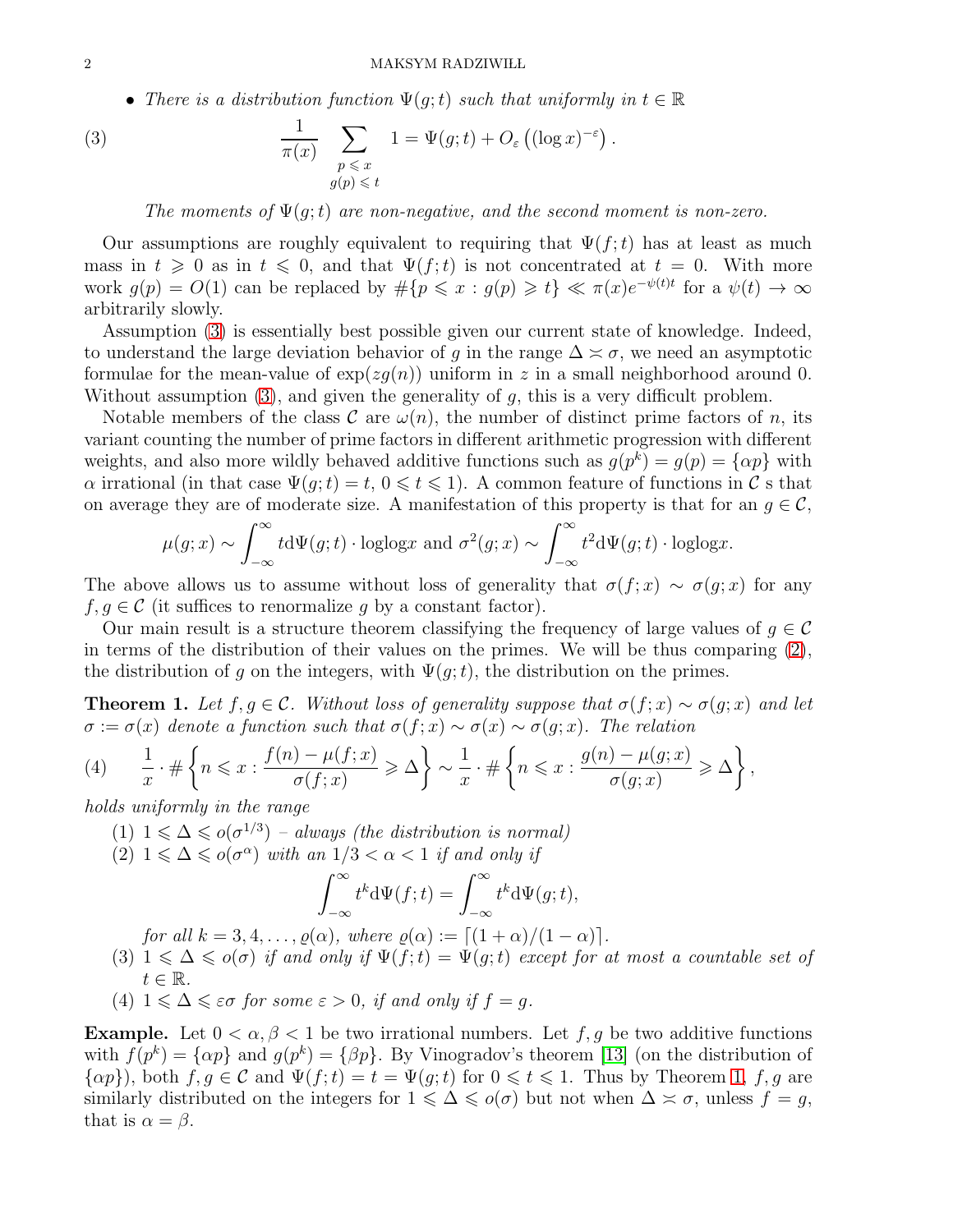Part [4](#page-1-2) of Theorem [1](#page-1-1) is its most surprising consequence. In order to single it out we restate it below as a Corollary.

<span id="page-2-0"></span>**Corollary 1.** Let  $f, g \in \mathcal{C}$ . Suppose that [\(4\)](#page-1-3) holds uniformly in  $1 \leq \Delta \leq \varepsilon \sigma$  for some  $\varepsilon > 0$ . Then  $f = c \cdot q$  with some constant  $c \neq 0$ .

A heuristic reason to expect Corollary [1](#page-2-0) (or Part [4](#page-1-2) of Theorem 1) is seen most clearly by considering  $\omega(n)$  and its modification  $\omega^*(n)$  which we set to be 0 on the prime 2 and 1 on all the remaining primes. Letting  $f = \omega$  and  $g = \omega^*$  a direct computation based on Sathe and Selberg's work  $[11][12]$  $[11][12]$  reveals that the left and right-hand side of [\(4\)](#page-1-3) differ by a constant, but only in the range  $\Delta \simeq \sigma$ . Thus the large deviations range  $\Delta \geq \varepsilon \sigma$  can "detect" the values of an additive function at every prime.

Another consequence of Theorem [1:](#page-1-1) if [\(4\)](#page-1-3) holds uniformly in the range  $1 \leq \Delta \leq o(\sigma^{1/3+\varepsilon})$ , for some fixed  $\varepsilon > 0$ , then [\(4\)](#page-1-3) also holds for  $1 \leq \Delta \leq o(\sigma^{1/2})$ . We highlight this "discrete" behavior in the Corollary below.

**Corollary 2.** Let  $f, g \in \mathcal{C}$  and  $\alpha \in (1/3, 1)$ . If [\(4\)](#page-1-3) holds uniformly in  $1 \leq \alpha \leq o(\sigma^{\alpha})$  then [\(4\)](#page-1-3) also holds uniformly in  $1 \leq \Delta \leq o(\sigma^{\alpha+\delta})$  provided that  $\varrho(\alpha+\delta) = \varrho(\alpha)$  and with  $\varrho(\cdot)$ defined as in Theorem [1.](#page-1-1)

Theorem [1](#page-1-1) characterizes those  $f \in \mathcal{C}$  that are "Poisson distributed" on the integers. Following Sathe and Selberg's [\[11\]](#page-9-6)[\[12\]](#page-9-7) work we know that  $\omega(n)$  is Poisson distributed, in the sense that,

<span id="page-2-1"></span>(5) 
$$
\#\left\{n \leqslant x : \omega(n) = k\right\} \sim \frac{x}{\log x} \cdot \frac{(\log \log x)^k}{k!}
$$

uniformly in  $k \sim \text{loglog}x$ . Since  $\omega \in \mathcal{C}$ , combining [\(5\)](#page-2-1) with Theorem [1](#page-1-1) we obtain the following.

<span id="page-2-2"></span>**Corollary 3.** Let  $f \in \mathcal{C}$ . Denote by Poisson( $\lambda$ ) a random variable with Poisson distribution with parameter  $\lambda$ . The relation

$$
\frac{1}{x} \cdot \#\left\{ n \leqslant x : \frac{f(n) - \mu(f; x)}{\sigma(f; x)} \geqslant \Delta \right\} \sim \mathbb{P}\left(\frac{Poisson(\log \log x) - \log \log xx}{\sqrt{\log \log x}} \geqslant \Delta\right),
$$

holds if and only if there is an  $\alpha > 0$  such that  $\Psi(f;t) = 0$  for  $t < \alpha$  and  $\Psi(f;t) = 1$  for  $t > \alpha$ .

Theorem [1](#page-1-1) also gives a characterization of those  $f \in \mathcal{C}$  that are distributed according to some Levy Process with compactly supported Kolmogorov function. In a subsequent paper we will come back to this question and obtain more general converse results (such as Corollary [3\)](#page-2-2) for additive function with only the condition  $0 \leq f(p) = O(1)$  imposed

1.1. Outline of the proof. Following the works of many authors (especially from the Lithuanian school, see for example [\[7\]](#page-9-8), [\[9\]](#page-9-1), [\[10\]](#page-9-9)) an asymptotic formula for the left-hand side of [\(4\)](#page-1-3) is known. In the range  $1 \leq \Delta \leq o(\sigma)$  it is given by,

<span id="page-2-3"></span>(6) 
$$
\frac{(\log x)^{\hat{\Psi}(f;v)-1-v\hat{\Psi}'(f;v)}}{v \cdot (2\pi \hat{\Psi}''(f;v)\log(\log x))^{1/2}},
$$

.

where  $\hat{\Psi}(f;s) := \int e^{st} d\Psi(f;t)$  is the Laplace transform of  $\hat{\Psi}(f;t)$  and v is a parameter depending on  $\Delta$ , defined implicitely by

<span id="page-2-4"></span>(7) 
$$
\hat{\Psi}'(f; v) \cdot \log \log x = \hat{\Psi}'(f; 0) \cdot \log \log x + \Delta \cdot (\hat{\Psi}''(f; 0) \cdot \log \log x)^{1/2}.
$$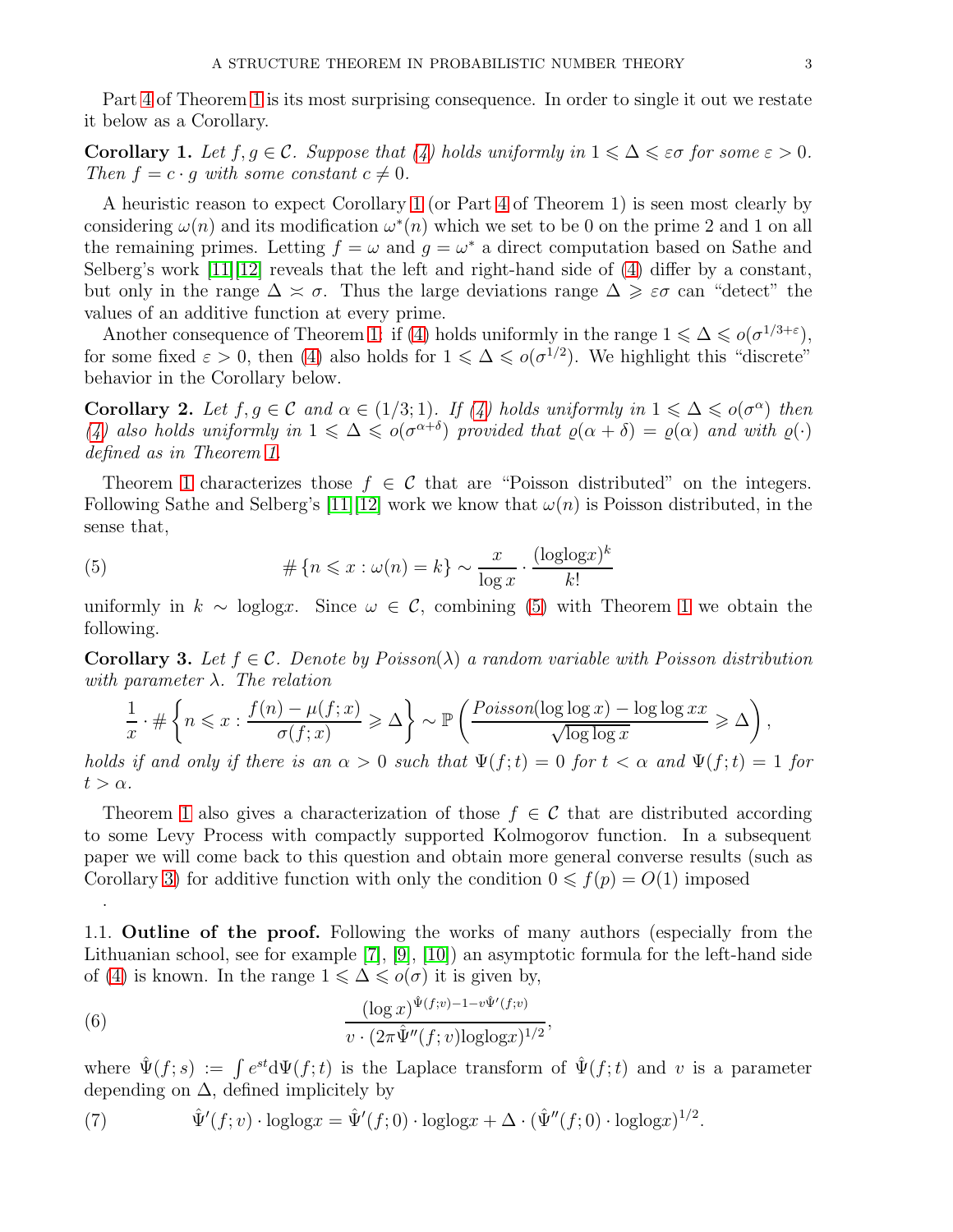In particular  $v \sim \Delta/\sigma$  for  $\Delta = o(\sigma)$ . The function  $\hat{\Psi}(f; v) - 1 - v\hat{\Psi}'(f; v)$  can be expanded around  $v = 0$  into a "Cramer series"  $\sum a_j(f) \cdot (\Delta/\sigma)^j$  with coefficients  $a(j; f)$  depending on the moments of  $\Psi(f;t)$  in a complicated way.

If [\(4\)](#page-1-3) holds throughout  $1 \leq \Delta \leq o(\sigma^{\alpha})$  then by [\(6\)](#page-2-3) and the Cramer series expansion we get  $a_j(f) = a_j(g)$  for  $1 \leq j \leq \varrho(\alpha) = \lfloor (1 + \alpha)/(1 - \alpha) \rfloor$ . This is equivalent to the equality of k-th  $(3 \leq k \leq \rho(\alpha))$  moments of  $\Psi(f;t)$  and  $\Psi(g;t)$ , and thus yields Part [1](#page-1-4) to [3](#page-1-5) of Theorem [1.](#page-1-1)

In proving Part [4](#page-1-2) of Theorem [1](#page-1-1) we can assume that  $\Psi(f; t) = \Psi(g; t)$  by the already proven Part [3.](#page-1-5) Since  $\hat{\Psi}(q;t) = \hat{\Psi}(f;t)$  the implicit parameter v defined in [\(7\)](#page-2-4) coincides for f and q. An integration by parts, based on [\(4\)](#page-1-3), and a sequence of manipulations shows that

(8) 
$$
\sum_{n \leq x} e^{vf(n)} \sim e^{-v\beta} \sum_{n \leq x} e^{vg(n)},
$$

for some constant  $\beta > 0$ . As  $\Delta$  varies throughout  $1 \leq \Delta \leq \epsilon \sigma(x)$  the parameter v above goes throughout the interval  $(0, \delta)$  with some  $\delta = \delta(\varepsilon) > 0$ . Thus [\(8\)](#page-3-0) holds for all  $0 < v < \delta$ . An asymptotic formulae for the left and the right-hand side of [\(8\)](#page-3-0) is,

<span id="page-3-0"></span>
$$
\frac{L(h;v)}{\Gamma(\hat{\Psi}(h;v))} \cdot x(\log x)^{\hat{\Psi}(h;v)-1} \cdot (1+o(1)),
$$

with  $h = f, g$  respectively and  $L(h; z)$  an entire, "Euler-product like" function, encoding information about every  $h(p)$ . Thus [\(8\)](#page-3-0) gives  $L(f; x) = L(g; x)e^{-x\beta}$  for all  $0 < x < \delta$ . By analytic continuation we get  $L(f; z) = L(g; z)e^{-z\beta}$  for all  $z \in \mathbb{C}$  and this implies that  $f = g$ by looking at the zero sets of  $L(f; z)$  and  $L(q; z)$ .

Acknowledgment. I would like to thank Andrew Granville under whose direction this paper was written as part of my undergraduate thesis.

**Notation.** Throughout the paper  $\varepsilon$  will denote an arbitrarily small but fixed positive number, not necessarily the same in every occurence.

#### 2. Lemmata

<span id="page-3-2"></span>**Lemma 1.** Let  $f \in \mathcal{C}$ . Define  $w(f; z)$  implicitely by

$$
\hat{\Psi}'(f; w(f; z)) = \hat{\Psi}'(f; 0) + z \cdot \hat{\Psi}''(f; 0).
$$

Then  $w(f; z)$  is analytic in a neighborhood of zero.

*Proof.* Let  $h(v) = (\hat{\Psi}'(f; v) - \hat{\Psi}'(f; 0)) / \hat{\Psi}''(f; 0)$ . Since h is analytic at 0, and  $h'(0) = 1$ , by Lagrange's inversion it is possible to solve  $h(v) = z$  for v and obtain  $v = g(z)$  with g analytic at the point  $h(0) = 0$ . Since  $v = w(f; z)$  the result follows.

**Lemma 2.** Let  $f \in \mathcal{C}$ , and define,

$$
L(f;s) := \prod_p \left(1 - \frac{1}{p}\right)^{\hat{\Psi}(f;s)} \cdot \left(1 + \frac{e^{sf(p)}}{p}\right).
$$

The function  $L(f, s)$  is entire.

*Proof.* Let c be a constant such that  $|g(p)| \leq c$ . Integrating by parts using [\(3\)](#page-1-0), we get

<span id="page-3-1"></span>(9) 
$$
\sum_{p\leqslant x}\frac{e^{sf(p)}}{p} = \hat{\Psi}(f;s)\cdot \sum_{p\leqslant x}\frac{1}{p} + \mathcal{A}(f;s) + O\left((\log x)^{-\varepsilon}\right),
$$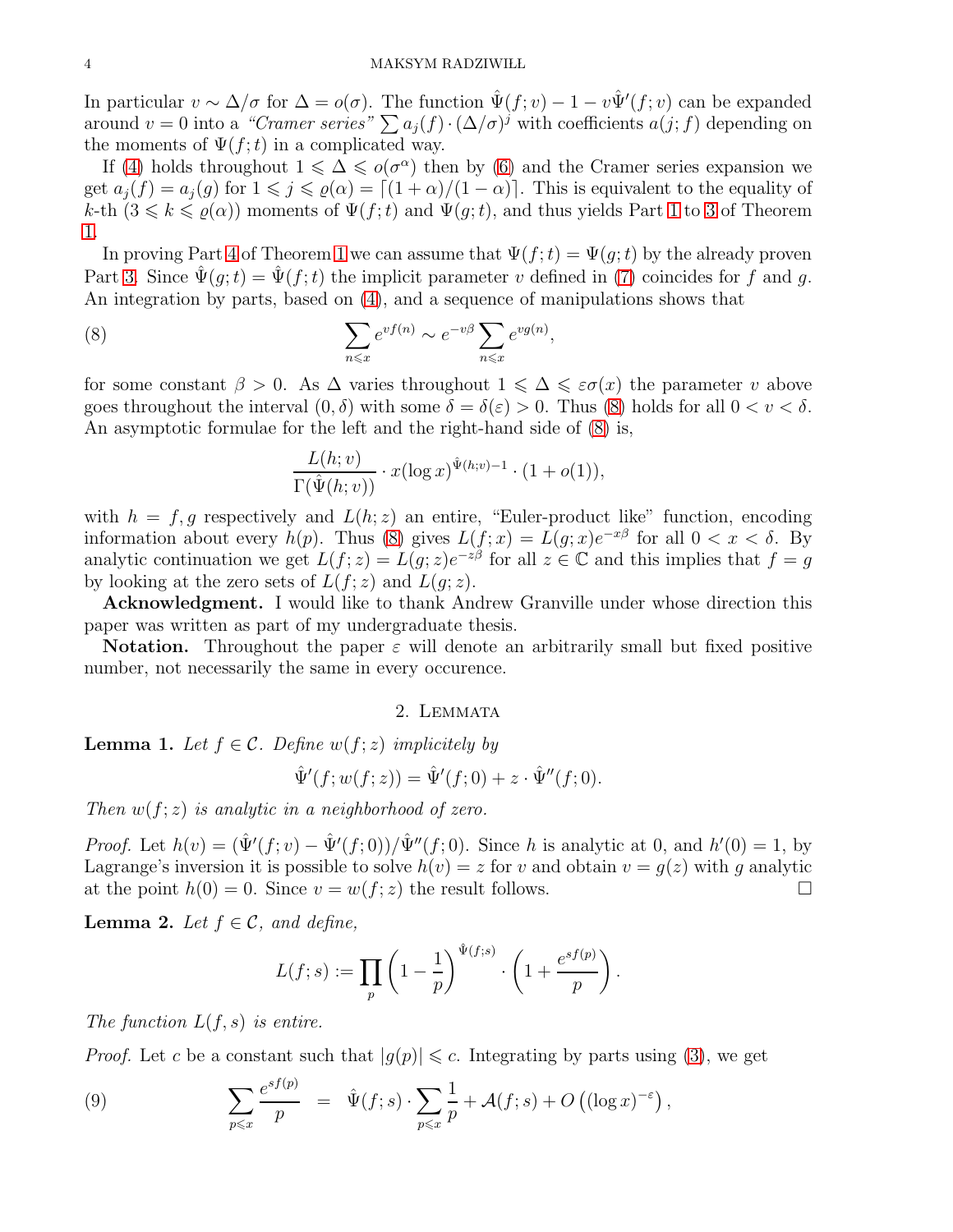with  $\mathcal{A}(f; s)$  entire. Fix  $\mathcal B$  a ball of radius R with center at the origin. Choose x large enough so that  $1 + e^{sf(p)}/p \neq 0$  for all  $s \in \mathcal{B}$ . Then by [\(9\)](#page-3-1),

$$
\sum_{p>x} \left[ \hat{\Psi}(f;s) \log \left( 1 - \frac{1}{p} \right) + \log \left( 1 + \frac{e^{sf(p)}}{p} \right) \right] \longrightarrow 0,
$$

uniformly in  $s \in \mathcal{B}$ . It follows that the partial products

$$
\prod_{p \leqslant x} \left( 1 + \frac{e^{sf(p)}}{p} \right) \cdot \left( 1 - \frac{1}{p} \right)^{\hat{\Psi}(f;s)}
$$

,

converge uniformly in  $s \in \mathcal{B}$ . Hence  $L(f; s)$  is analytic in  $\mathcal{B}$ . Since R is arbitrary it follows that  $L(f; s)$  is entire.

<span id="page-4-0"></span>**Lemma 3.** Let  $f \in \mathcal{C}$ . Then, there is a very small  $\delta > 0$  such that

$$
\sum_{n\leqslant x}e^{zf(n)}=\frac{L(f;z)}{\Gamma(\hat{\Psi}(f;z))}\cdot(\log x)^{\hat{\Psi}(f;z)-1}\cdot(1+O((\log x)^{-\varepsilon})).
$$

Proof. This follows from

$$
\frac{1}{\pi(x)} \sum_{p \le x} e^{sf(p)} = \hat{\Psi}(f; s) + O((\log x)^{-\varepsilon})
$$

(which follows from [\(3\)](#page-1-0)) and Fainleib and Levin's paper [\[2\]](#page-9-10).  $\Box$ 

**Lemma 4.** Let  $f \in \mathcal{C}$ . Then, uniformly in  $1 \leq \Delta \leq o(\sigma^{1/3})$ ,

$$
\frac{1}{x} \cdot \# \left\{ n \leqslant x : \frac{f(n) - \mu(f; x)}{\sigma(f; x)} \geqslant \Delta \right\} \sim \frac{1}{\sqrt{2\pi}} \int_{\Delta}^{\infty} e^{-u^2/2} \cdot \mathrm{d}u.
$$

*Proof.* This follows from Hwang's [\[5\]](#page-9-11) Theorem 1 and Lemma [3.](#page-4-0)

<span id="page-4-2"></span>**Theorem 2.** Let  $f \in \mathcal{C}$ . Then, uniformly in  $(loglog x)^{\epsilon} \leq \Delta \leq o(\sigma(f; x))$ ,

$$
\frac{1}{x} \cdot \#\left\{ n \leqslant x : \frac{f(n) - \mu(f; x)}{\sigma(f; x)} \geqslant \Delta \right\} \sim \frac{1}{\sqrt{2\pi\Delta}} \cdot (\log x)^{A(f; \omega(f; \Delta/\sigma_{\Psi}))},
$$

where  $A(f; z) := \hat{\Psi}(f; z) - 1 - z \hat{\Psi}'(f; z)$  and  $\omega(f; z)$  is defined as in Lemma [1.](#page-3-2) Furthermore  $\sigma_{\Psi}^2 := \hat{\Psi}''(f; 0) \cdot \text{loglog}x \sim \sigma^2(f; x).$ 

*Proof.* Since  $\hat{\Psi}(f; s)$  is entire,  $\hat{\Psi}^{(k)}(f; 0) \ll k! \cdot A^{-k}$  for any fixed  $A > 0$ , by Cauchy's estimate. Therefore, by Lemma 1 in Maciulis's paper [\[9\]](#page-9-1) and Lemma [3,](#page-4-0)

<span id="page-4-1"></span>
$$
(10) \qquad \frac{1}{x} \cdot \left\{ n \leqslant x : \frac{f(n) - \hat{\Psi}'(f;0)\text{loglog}x}{(\hat{\Psi}''(f;0)\text{loglog}x)^{1/2}} \geqslant \Delta \right\} \sim (\log x)^{\hat{\Psi}(f;u)-1-u\hat{\Psi}'(f;u)} \cdot F(\Delta),
$$

where  $F(\Delta) = e^{\Delta^2/2} \cdot \int_{\Delta}^{\infty} e^{-x^2/2} \cdot dx / \sqrt{2\pi} \sim 1/\sqrt{2\pi\Delta}$  and where  $u \ge 0$  is an implicit parameter defined as the unique positive solution to

$$
\hat{\Psi}'(f;u) \cdot \text{loglog}x = \hat{\Psi}'(f;0) \cdot \text{loglog}x + \Delta \cdot (\hat{\Psi}''(f;0) \cdot \text{loglog}x)^{1/2}.
$$

Dividing by loglogx we get  $u = \omega(f; \Delta/\sigma_{\Psi})$ . Note that

$$
\frac{f(n)-\hat{\Psi}'(f;0){\rm loglog}x}{(\hat{\Psi}''(f;0){\rm loglog}x)^{1/2}}\geqslant \Delta \Longleftrightarrow \ \frac{f(n)-\mu(f;x)}{\sigma(f;x)}\geqslant \Delta',
$$

 $\Box$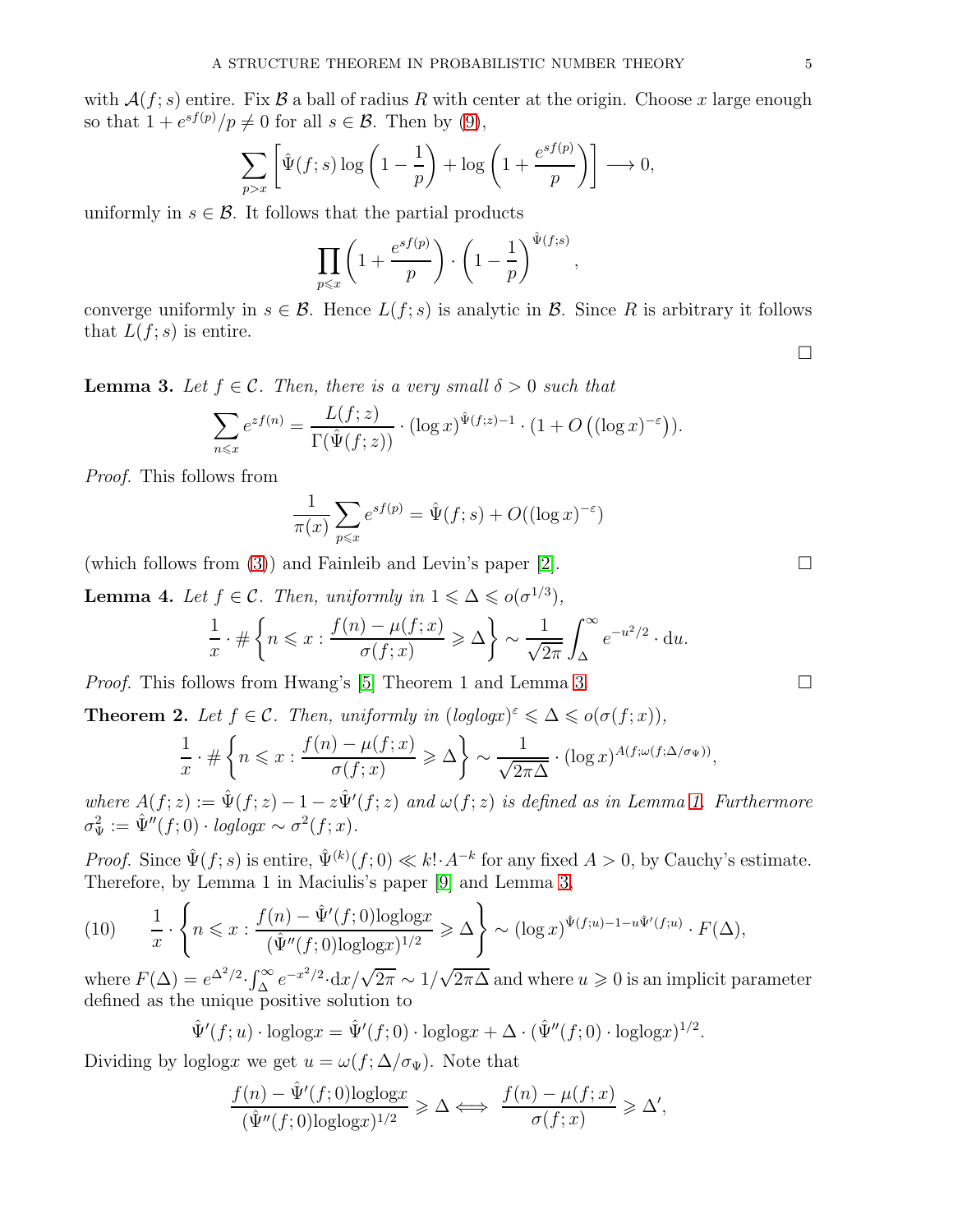where  $\Delta' - \Delta \ll 1/\sqrt{\log \log x}$ . Thus it remains to show that the asymptotic formulae on the right of [\(10\)](#page-4-1) remains undisturbed if we take  $\Delta'$  instead of  $\Delta$  in it. We notice that since  $\omega(f; z)$  is analytic at  $z = 0$  (by Lemma [1\)](#page-3-2) and  $\Delta = o(\sigma) = o(\sigma_{\Psi}),$ 

$$
\omega(f; \Delta'/\sigma_{\Psi}) - \omega(f; \Delta/\sigma_{\Psi}) = O((\text{loglog} x)^{-1}).
$$

Furthermore letting  $A(f; z) := \hat{\Psi}(f; z) - 1 - z\hat{\Psi}'(f; z)$  it follows that for  $0 \leq x < y = o(1)$ ,  $A(f; x) - A(f; y) = (y - x)A'(f; \xi)$  for some  $x < \xi < y$ . In addition we have  $A'(f; \xi) =$  $A'(f; 0) + O(\xi) = o(1)$ . Hence  $A(f; x) - A(f; y) = o(y - x)$ . Taking  $x = \omega(f; \Delta'/\sigma_{\Psi})$  and  $y = \omega(f; \Delta/\sigma_{\Psi})$  we get

$$
A(f; \omega(\Delta/\sigma_{\Psi})) - A(f; \omega(\Delta'/\sigma_{\Psi})) = o(1/\text{loglog}x).
$$

Therefore the right-hand side of [\(10\)](#page-4-1) remains unchanged if we take  $\Delta'$  instead of  $\Delta$  in it, and by our previous remarks the claim follows.

<span id="page-5-0"></span>**Lemma 5.** Let  $f \in \mathcal{C}$ . Then,

$$
\frac{1}{x} \cdot \# \left\{ n \leqslant x : \frac{f(n) - \mu(f; x)}{\sigma(f; x)} \geqslant \Delta \right\} \sim \frac{1}{\sqrt{2\pi}} \int_{\Delta}^{\infty} e^{-u^2/2} du \cdot (\log x)^{Q(\Delta/\sigma_{\Psi})},
$$

where  $\sigma_{\Psi}^2 = \hat{\Psi}''(f; 0) \cdot \text{loglog}x$  as in Lemma [2,](#page-4-2) and

$$
Q(\xi) := \sum_{m\geqslant 0} u_m \cdot \xi^m = \frac{u_3}{6} \xi^3 + \frac{1}{24} \cdot \left( u_4 - \frac{u_3^2}{u_2} \right) \xi^4 +
$$
  
+ 
$$
\frac{1}{120} \cdot \left( u_5 - \frac{10u_3u_4}{u_2} + \frac{15u_3^3}{u_2^2} \right) \xi^5 + \frac{1}{720} \cdot \left( u_6 - \frac{10u_4^2}{u_2} - \frac{15u_3u_5}{u_2} + \dots \right) \xi^6 + \dots
$$

is convergent for small  $|\xi|$ , and

$$
u_m := \frac{-1}{m} \cdot \frac{d^{m-2}}{dw^{m-2}} \cdot \left[ \hat{\Psi}''(f; w) \cdot \left( \frac{\hat{\Psi}'(f; w) - \hat{\Psi}'(f; 0)}{\hat{\Psi}''(f; 0) w} \right)^{-m} \right],
$$

for  $m = 3, 4, ...$  depends only on  $\hat{\Psi}^{(k)}(f; 0) = \int t^k d\Psi(f; t)$  for  $3 \leqslant k \leqslant m$ .

*Proof.* This follows from Hwang's [\[5\]](#page-9-11) Theorem 1 and Lemma [3.](#page-4-0)

#### 3. Proof of the "structure theorem"

We break down the proof of Theorem [1](#page-1-1) into three parts, corresponding to the range  $1 \leq \Delta \leq o(\sigma^{\alpha})$ ,  $1 \leq \Delta \leq o(\sigma)$  and  $1 \leq \Delta \leq \sigma$ . Throughout  $\sigma := \sigma(x)$  stands for a function such that  $\sigma(f; x) \sim \sigma(x) \sim \sigma(q; x)$ .

Notice that for an  $h \in \mathcal{C}$ ,

$$
\sigma^{2}(h;x) = \hat{\Psi}''(h;0) \cdot \text{loglog}x + O(1),
$$

Thus  $\sigma(f; x) \sim \sigma(g; x)$  is equivalent to  $\hat{\Psi}''(f; 0) = \hat{\Psi}''(g; 0)$ . We will use these two observations without further mention. We also turn the reader's attention to the definition of  $\mathcal{D}_f(x;\Delta)$  given below. This notation will reappear throughout the proof.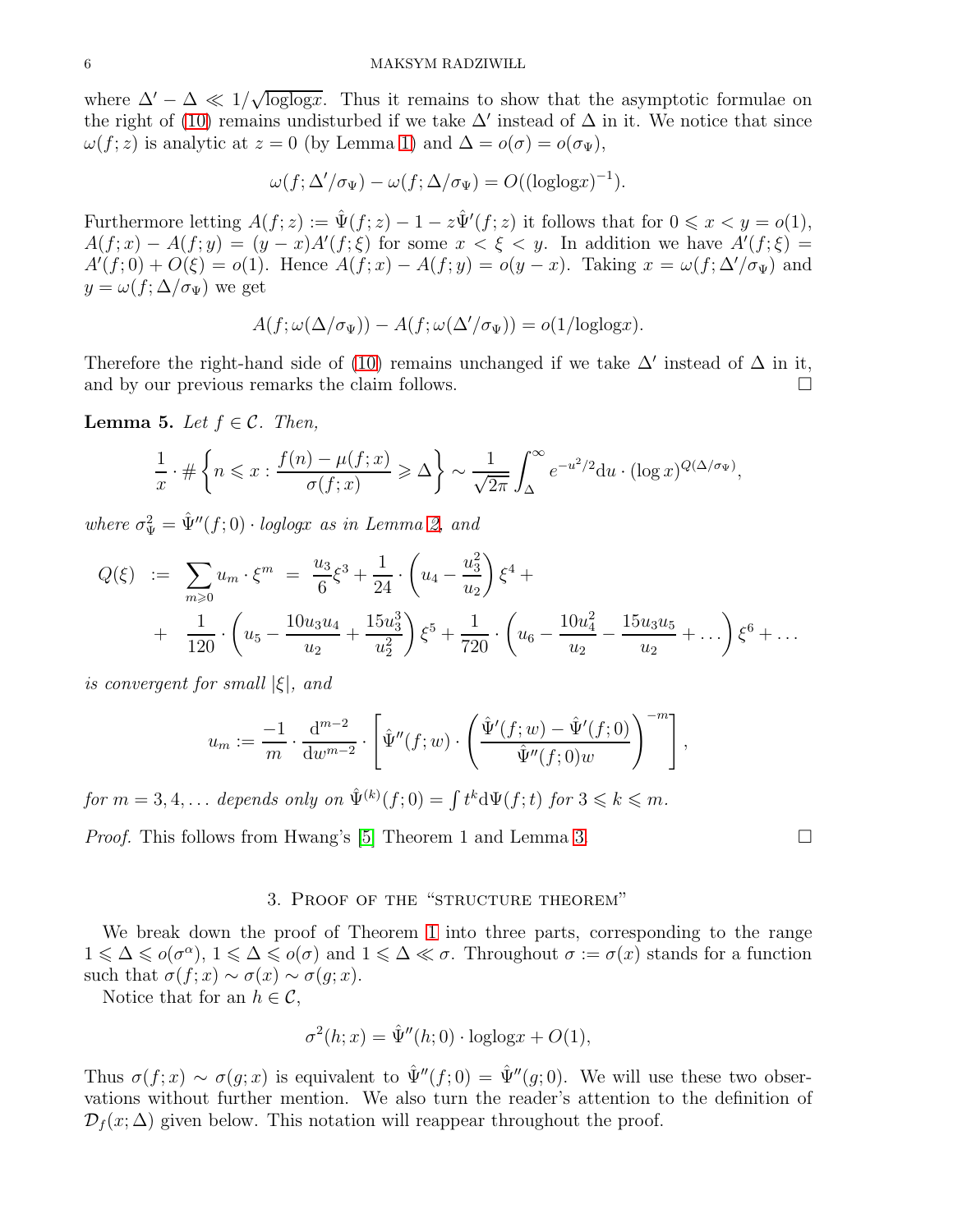3.1. The  $1 \leq \Delta \leq o(\sigma^{\alpha})$  range.

Proof. Let

$$
\mathcal{D}_f(x;\Delta) := \frac{1}{x} \cdot \#\left\{ n \leqslant x : \frac{f(n) - \mu(f;x)}{\sigma(f;x)} \geqslant \Delta \right\}.
$$

By Part [1](#page-1-4) of Lemma [2,](#page-4-2)  $\mathcal{D}_f(x;\Delta) \sim \int e^{-u^2/2} du/\sqrt{2\pi}$  uniformly in  $1 \leq \Delta \leq o(\sigma^{1/3})$ . Therefore  $\mathcal{D}_f(x;\Delta) \sim \mathcal{D}_g(x;\Delta)$  for all  $f,g \in \mathcal{C}$  with  $1 \leq \Delta \leq o(\sigma^{1/3})$ . This proves Part [1](#page-1-4) of Theorem [1.](#page-1-1)

Let  $\mathcal{E}_f(z) := A(f; w(f; z))$  with  $A(z) = \hat{\Psi}(f; z) - 1 - z\hat{\Psi}'(f; z)$  and  $\omega(f; z)$  as defined in Lemma [1.](#page-3-2) Suppose that  $\mathcal{D}_f(x;\Delta) \sim \mathcal{D}_g(x;\Delta)$  uniformly in  $1 \leq \Delta \leq o(\sigma^{\alpha})$  with  $1/3 < \alpha < 1$ . By Lemma [2,](#page-4-2) this is equivalent to,

(11) 
$$
(\mathcal{E}_f(\Delta/\sigma_{\Psi}) - \mathcal{E}_f(\Delta/\sigma_{\Psi})) \cdot \text{loglog} x = o(1),
$$

uniformly in  $1 \leq \Delta \leq o(\sigma_{\Psi}^{\alpha})$ , with  $\sigma_{\Psi}^2 = \hat{\Psi}''(f; 0) \cdot \text{loglog} x \sim \sigma^2(x)$ . By Lemma [1,](#page-3-2) for  $h \in \mathcal{C}$ the function  $\mathcal{E}_h(z)$  is analytic in a neighborhood of zero. Expanding into a Taylor series

<span id="page-6-0"></span>
$$
\mathcal{E}_h(z) := \sum_{k \geqslant 0} a_k(h) \cdot z^k,
$$

we conclude from [\(11\)](#page-6-0) that  $a_j(f) = a_j(g)$  for all j such that

$$
\left(\frac{\Delta}{\sigma_{\Psi}}\right)^j \cdot \log \log x = o(1).
$$

This holds for all  $j \leq \varrho(\alpha) := [(\alpha+1)/(\alpha-1)]$ , hence  $a_j(f) = a_j(g)$  for  $j \leq \varrho(\alpha)$ . We will now show that this implies that the first  $3 \leq k \leq \rho(\alpha)$  moments of  $\Psi(f; t)$  and  $\Psi(g; t)$ coincide.

Note that  $\varrho(\alpha) \geq 3$  since  $\alpha > 1/3$ . Since  $\mathcal{E}_h(z) := A(h; w(h; z))$  and  $a_i(f) = a_i(g)$  for  $j \leq \varrho(\alpha)$  we have,

(12) 
$$
A(f; w(f; z)) = A(g; w(g; z)) + O(z^{\ell+1}), \text{ where } \ell := \varrho(\alpha)
$$

and where we write  $O(z^k)$  to formally indicate terms of order  $\geq k$  in the Taylor series expansion. Differentiating (formally) on both sides of [\(12\)](#page-6-1) we obtain

<span id="page-6-1"></span>
$$
-\hat{\Psi}''(f;0)\omega(f;z) = -\hat{\Psi}''(g;0)\omega(g;z) + O(z^{\ell}).
$$

Since  $\hat{\Psi}''(f;0) = \hat{\Psi}''(g;0)$  we get  $\omega(f;z) = \omega(g;z) + O(z^{\ell})$ . Expanding  $A(g;\omega(g;z))$  into a Taylor series about  $\omega(f; z)$ , we find that

$$
A(g; \omega(g; z)) = A(g; \omega(f; z) + (\omega(g; z) - \omega(f; z)))
$$
  
= 
$$
A(g; \omega(f; z)) + \sum_{k \geqslant 1} \frac{1}{k!} \cdot (\omega(g; z) - \omega(f; z))^k \cdot A^{(k)}(g; \omega(f; z)).
$$

Since  $\omega(g; z) - \omega(f; z) = O(z^{\ell})$  the term  $k \geq 2$  contribute  $O(z^{2\ell})$ . The term  $k = 1$  equals to  $-\omega(f;z)\hat{\Psi}''(g;\omega(f;z))\cdot(\omega(g;z)-\omega(f;z))$  and thus contributes  $O(z^{\ell+1})$  because  $\omega(f;z)$  $O(z)$ . It follows that,

<span id="page-6-2"></span>(13) 
$$
A(g; \omega(g; z)) = A(g; \omega(f; z)) + O(z^{\ell+1}).
$$

Inserting [\(12\)](#page-6-1) into [\(13\)](#page-6-2) we obtain  $A(f; w(f; z)) = A(f; w(f; z)) + O(z^{\ell+1})$ . We substitute  $z \mapsto \omega^{-1}(f; z)$ . Since  $\omega^{-1}(f; z)$  is zero at  $z = 0$  we have  $\omega^{-1}(f; z) = O(z)$ . Therefore, after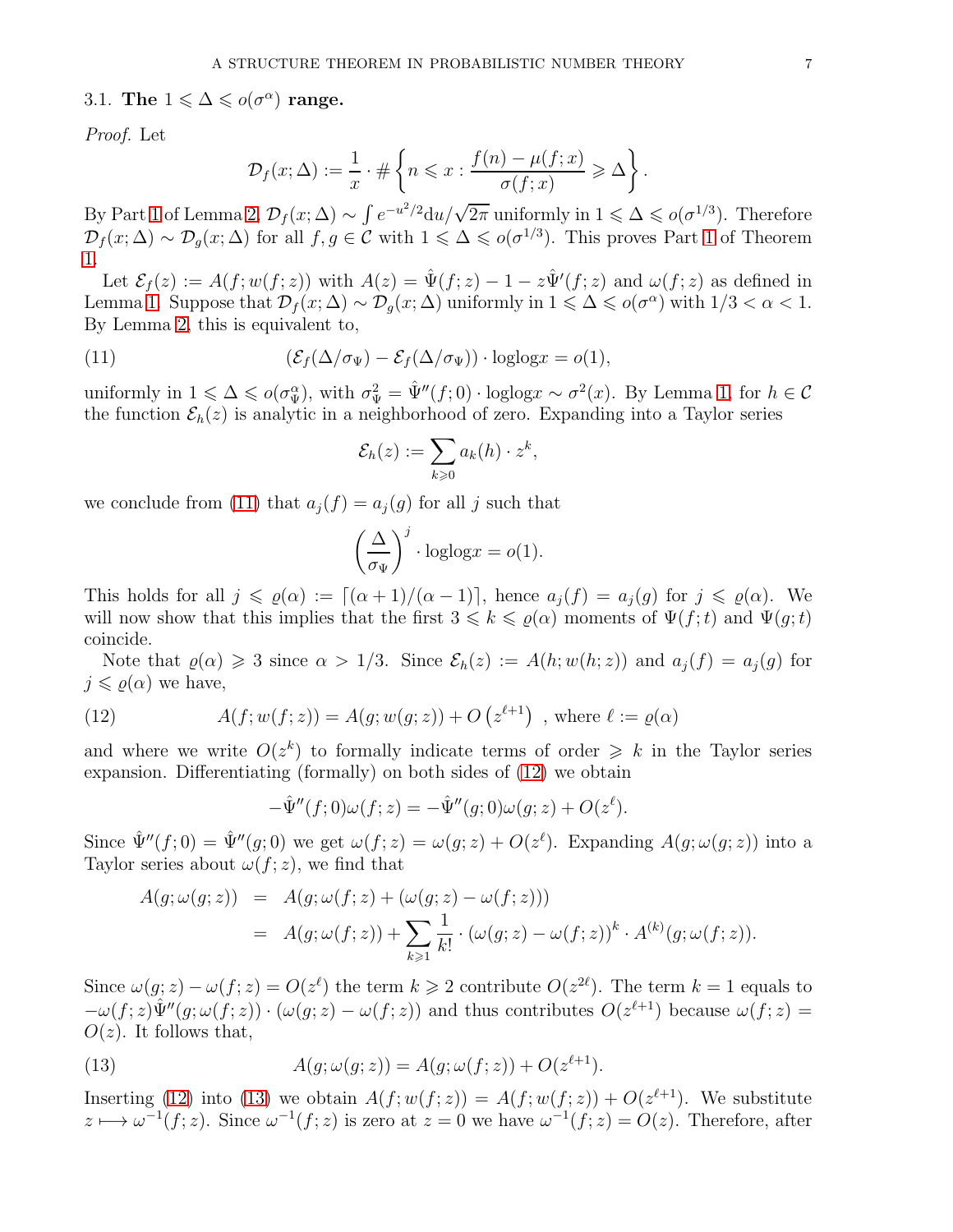substitution  $A(f; z) = A(g; z) + O(z^{\ell+1})$ . Differentiating on both sides we get  $z\hat{\Psi}''(f; z) =$  $z\hat{\Psi}''(g;z) + O(z^{\ell}).$  Hence

<span id="page-7-0"></span>
$$
\hat{\Psi}''(f; z) = \hat{\Psi}''(g; z) + O(z^{\ell - 1}).
$$

Looking at the coefficients in the Taylor series expansion of  $\hat{\Psi}''(h; z)$  we conclude that

(14) 
$$
\int_{-\infty}^{\infty} t^{k+2} d\Psi(f; t) = \int_{-\infty}^{\infty} t^{k+2} d\Psi(g; t),
$$

for all  $k \leq \ell - 2 = \varrho(\alpha) - 2$ , as desired.

Conversely suppose that [\(14\)](#page-7-0) holds. Then as shown in Lemma [5](#page-5-0) the asymptotic formulae for  $\mathcal{D}_f(x;\Delta)$  in the range  $1 \leq \Delta \leq o(\sigma^{\alpha})$  depends only on the first  $\varrho(\alpha)$  moments of  $\Psi(f;t)$ and hence  $\mathcal{D}_f(x;\Delta) \sim \mathcal{D}_g(x;\Delta)$  for any two  $f,g \in \mathcal{C}$  such that [\(14\)](#page-7-0) holds and  $1 \leq \Delta \leq o(\sigma^{\alpha})$ . П

# 3.2. The  $1 \leq \Delta \leq o(\sigma)$  range.

*Proof.* If  $\mathcal{D}_f(x;\Delta) \sim \mathcal{D}_g(x;\Delta)$  holds throughout the whole range  $1 \leq \Delta \leq o(\sigma)$  then it also holds for  $1 \leq \Delta \leq o(\sigma^{\alpha})$  for all  $\alpha < 1/2$ . Hence, by the result of the previous section (i.e. Part [2](#page-1-6) of Theorem [1\)](#page-1-1),

(15) 
$$
\int_{\mathbb{R}} t^k d\Psi(f;t) = \int_{\mathbb{R}} t^k d\Psi(g;t),
$$

for all  $k = 3, 4, \ldots, \varrho(\alpha) = \lfloor (1 + \alpha)/(1 - \alpha) \rfloor$ . Letting  $\alpha \to 1$  it follows that [\(15\)](#page-7-1) holds for all  $k \geqslant 3$ . Since

<span id="page-7-1"></span>
$$
\hat{\Psi}(f;z) = 1 + \sum_{k \geqslant 1} \int_{-\infty}^{\infty} t^k \mathrm{d}\Psi(f;t) \cdot \frac{z^k}{k!},
$$

this implies that  $\hat{\Psi}(f; z) - \hat{\Psi}(g; z) = az^2 + bz$  for some  $a, b \in \mathbb{R}$ . In particular we obtain  $a^2 \cdot t^4 + b^2 \cdot t^2 = |\hat{\Psi}(f; \mathrm{i}t) - \hat{\Psi}(g; \mathrm{i}t)|^2$ . The right hand side is bounded by 4 since  $|\hat{\Psi}(h; \mathrm{i}t)| \leq 1$ for an  $h \in \mathcal{C}$ . However the left-hand side diverges to infinity as  $t \to \infty$ , unless  $a = 0 = b$ . Letting  $t \to \infty$  we conclude that  $a = 0 = b$ . Hence

$$
\hat{\Psi}(f; \mathrm{i}t) = \hat{\Psi}(g; \mathrm{i}t).
$$

By Fourier inversion it follows that  $\Psi(f;t) = \Psi(g;t)$  almost everywhere. Since  $\Psi(f;t)$  and  $\Psi(q,t)$  are monotone, they have at most a countable set of discontinuities, hence  $\Psi(f,t)$  =  $\Psi(q;t)$  for all t except a countable subset.

Conversely if  $\Psi(f;t) = \Psi(g;t)$ , except for at most a countable set of  $t \in \mathbb{R}$ , then  $\Psi(f;z)$  $\Psi(g; z)$  for all  $z \in \mathbb{C}$ . Hence  $\mathcal{D}_f(x; \Delta) \sim \mathcal{D}_g(x; \Delta)$  for  $1 \leq \Delta \leq o(\sigma)$ , since by Lemma [2](#page-4-2) an asymptotic formulae for  $\mathcal{D}_h(x;\Delta)$  in the range  $1 \leq \Delta \leq o(\sigma)$  depends only on  $\hat{\Psi}(h; z)$ .

### 3.3. The  $1 \leq \Delta \leq c\sigma$  range.

*Proof.* Throughout the proof the constants  $c, \alpha, \beta$  are allowed to change from one occurence to another. Suppose that  $\mathcal{D}_f(x;\Delta) \sim \mathcal{D}_g(x;\Delta)$  in the range  $1 \leq \Delta \leq \varepsilon \sigma$  for some small but fixed  $\varepsilon > 0$ . By integration by parts, and simple bounds for  $\mathcal{D}_f(x; \Delta)$ ,  $\mathcal{D}_g(x; \Delta)$  (derived from Lemma [3](#page-4-0) and Chebyschev's inequality),

<span id="page-7-2"></span>(16) 
$$
\sum_{n \in S_f(x)} \exp\left(\Delta\left(\frac{f(n) - \mu(f; x)}{\sigma(f; x)}\right)\right) \sim \sum_{n \in S_g(x)} \exp\left(\Delta\left(\frac{g(n) - \mu(g; x)}{\sigma(g; x)}\right)\right)
$$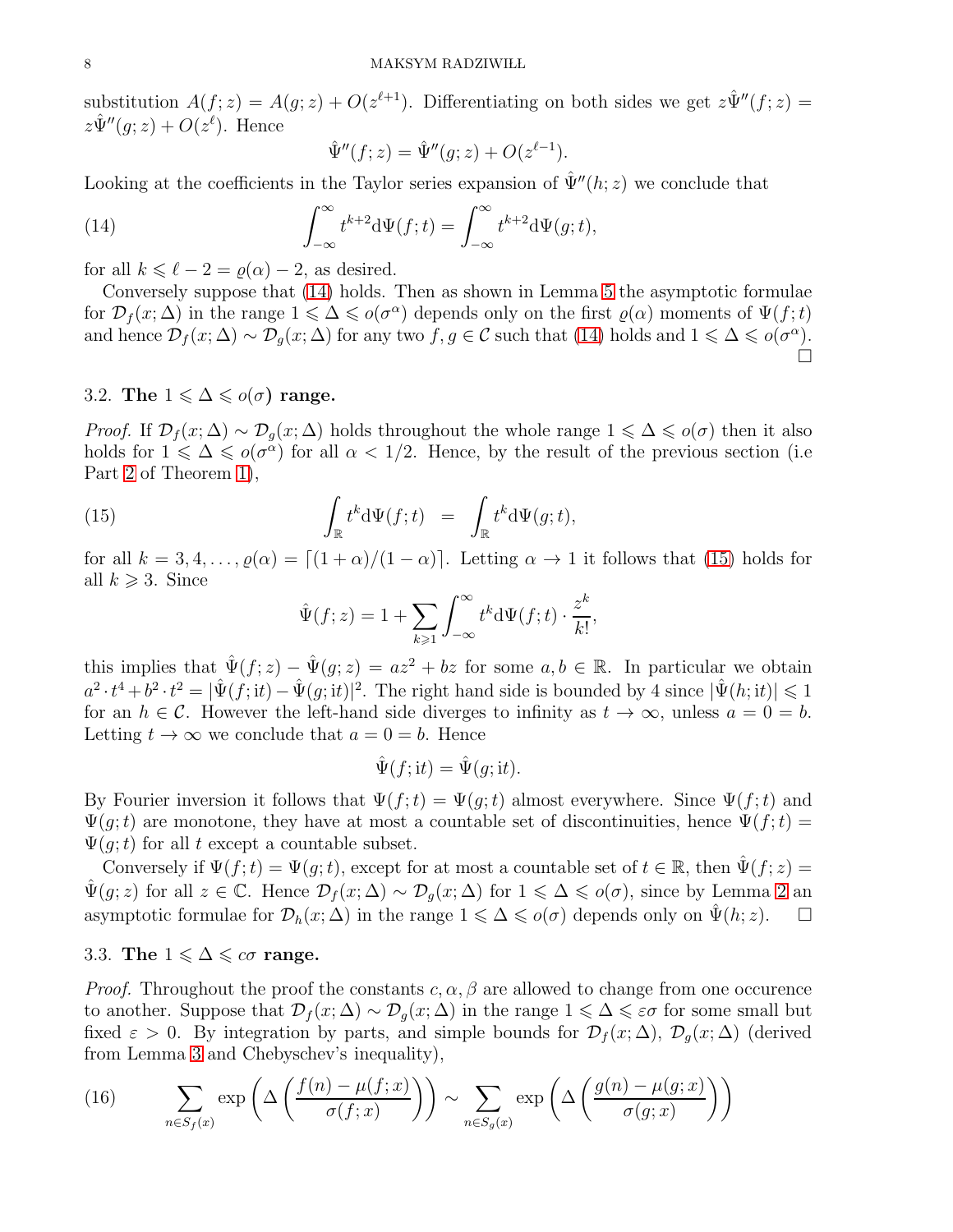uniformly in  $(\varepsilon/4)\sigma(x) \leq \Delta \leq (\varepsilon/2)\sigma(x)$  and with

$$
S_h(x) := \left\{ n \leq x : 1 \leq \frac{h(n) - \mu(h; x)}{\sigma(h; x)} \leq \varepsilon \sigma(x) \right\}
$$

for  $h = f, g$ . Note that for  $\sigma^2(h; x) = \hat{\Psi}''(h; 0) \cdot \text{loglog} x + c + o(1)$  with c a constant depending only on  $h$ . Thus,

$$
\frac{1}{\sigma(g;x)} = \frac{1}{\sigma(f;x)} \cdot \left(1 + \frac{\alpha}{\text{loglog}x}\right) + O\left((\text{loglog}x)^{-2}\right)
$$

for some constant  $\alpha$ . Note also that  $\mu(g; x) = \mu(f; x) + c + o(1)$  for some constant c. Therefore we can re-write [\(16\)](#page-7-2) as

$$
\sum_{n \in S_f(x)} \exp\left(\frac{\Delta}{\sigma(f;x)} \cdot f(n)\right) \sim \sum_{n \in S_g(x)} \exp\left(\frac{\Delta}{\sigma(f;x)} \cdot \left(1 + \frac{\alpha}{\log\log x}\right) \cdot g(n)\right) e^{-\beta \Delta/\sigma}
$$

with  $\sigma = \sigma(x)$  and  $\alpha, \beta$  constants. By Rankin's trick the integers  $n \leq x$  that are in the complement of  $S_f(x)$  and  $S_g(x)$  contribute a negligible amount. Thus, we can replace the conditions  $n \in S_f(x)$  and  $n \in S_g(x)$  by  $n \leq x$ . Choose  $\Delta = \kappa \sigma(f; x)$  with an  $\kappa \in (\varepsilon/4, \varepsilon/2)$ fixed but arbitrary. Using the mean-value theorem of Lemma [3](#page-4-0) we obtain

$$
\frac{L(f; \kappa)}{\Gamma(\hat{\Psi}(f; \kappa))} \cdot (\log x)^{\hat{\Psi}(f; \kappa)-1} \sim \frac{L(f; \kappa)}{\Gamma(\hat{\Psi}(g; \kappa))} \cdot (\log x)^{\hat{\Psi}(g; \kappa)-1} \cdot e^{-\beta \kappa}
$$

with some constant β (after a Taylor expansion in the  $\hat{\Psi}(q; \cdot)$  term). Since  $\hat{\Psi}(f; z) = \hat{\Psi}(q; z)$ it follows that  $L(f; \kappa) = L(g; \kappa)e^{-\beta \kappa}$  for  $\epsilon/4 < \kappa < \epsilon/2$ . Since  $L(f; z)$  and  $L(g; z)$  are entire, we obtain  $L(f; z) = L(g; z)e^{-z\beta}$  for all  $z \in \mathbb{C}$ , by analytic continuation. In particular the zero sets  $\mathcal{Z}(L(f; z))$  and  $\mathcal{Z}(L(g; z))$  of  $L(f; z)$  and  $L(g; z)$  must coincide. We will now show that this implies  $f = g$ .

By definition of  $L(q; z)$ ,

<span id="page-8-0"></span>
$$
\mathcal{Z}(L(g;z)) = \left\{ \frac{(2k+1)\pi i}{g(p)} + \frac{\log(p-1)}{g(p)} \ : \ k \in \mathbb{Z}, p \text{ prime}, g(p) \neq 0 \right\}.
$$

Therefore if  $\mathcal{Z}(L(f;z)) = \mathcal{Z}(L(g;z))$  then

(17) 
$$
\left\{\frac{(2k+1)\pi i}{g(p)} + \frac{\log(p-1)}{g(p)}\right\} = \left\{\frac{(2\ell+1)\pi i}{f(q)} + \frac{\log(q-1)}{f(q)}\right\},\,
$$

for  $k, \ell \in \mathbb{Z}$  and p, q going through the set of primes for which  $f(p), f(q) \neq 0$ . If  $g(2) \neq 0$  then looking at the common zero of real part 0 and smallest imaginary part we get  $g(2) = f(2)$ . Fix  $p > 2$  a prime with  $q(p) \neq 0$ . Because of [\(17\)](#page-8-0) there is a prime q such that

$$
\frac{(2k+1)\pi i}{g(p)} + \frac{\log(p-1)}{g(p)} = \frac{(2\ell+1)\pi i}{f(q)} + \frac{\log(q-1)}{f(q)},
$$

and  $f(q) \neq 0$ . Hence

(18) 
$$
\frac{f(q)}{g(p)} = \frac{2\ell+1}{2k+1} = \frac{\log(q-1)}{\log(p-1)}.
$$

Write  $p - 1 = m^r$  with  $r \ge 1$  maximal and m an positive integer. Necessarily  $r = 2^a$  with  $a \geq 0$ ; otherwise p would factorise non-trivially. Exponentiating [\(18\)](#page-8-1), we get

<span id="page-8-1"></span>
$$
q-1 = (p-1)^{\frac{2\ell+1}{2k+1}} = m^{r \cdot \frac{2\ell+1}{2k+1}}.
$$